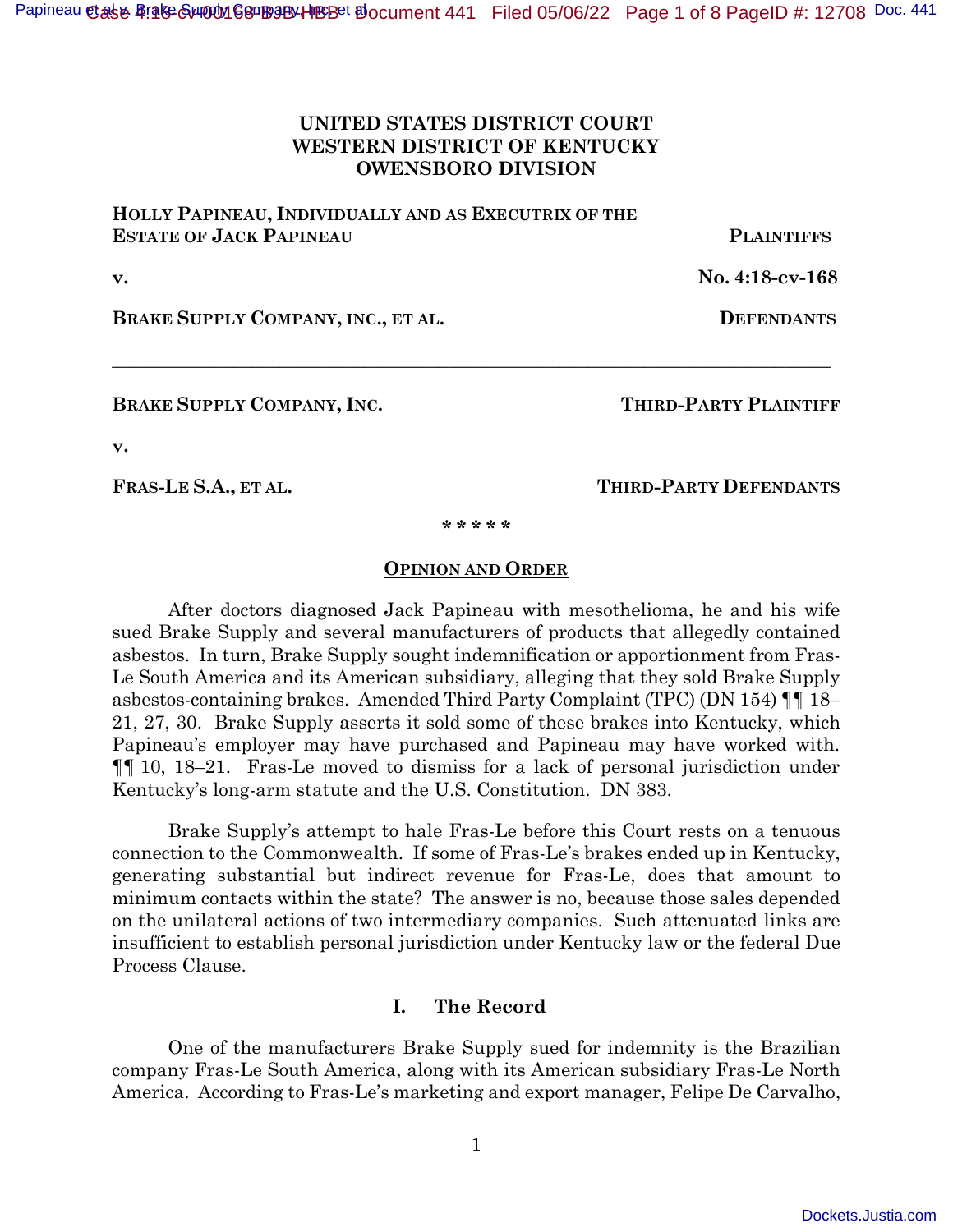Fras-Le manufactures brake pads and clutch assemblies in Brazil. Carvalho Declaration (DN 383-3) ¶¶ 6–8.1 Initially Carvalho believed that the company sold only to other manufacturers. *Id.* ¶ 11. But during this litigation he discovered records from the mid-eighties and early nineties that show Fras-Le also sold to a distributor called Prudential Supply Corporation. Carvalho Deposition (DN 383-7) at 37–41. Prudential is apparently based in New York and would ensure shipment of Fras-Le products from Brazil to Prudential's North American customers. Kim Kixmiller Deposition (DN 393-4) at 34; Ken Botsch Deposition (DN 388-6) at 133–34. Some evidence indicates Fras-Le made between \$1.27 million and \$2.2 million in annual sales to Prudential from 1986 to 1990. Carvalho Depo. at 83–90; Carvalho Sealed Testimony (DN 389) at 86–89; *see generally* Fras-Le Export Sales Records (DN 390). And one of Prudential's customers was Brake Supply. Botsch Depo. at 80, 133– 34.

Brake Supply is a seller of brake parts based in Evansville, Indiana. TPC ¶¶ 3, 18. The Papineaus sued Brake Supply for selling asbestos-containing brakes to his employer, Smith Coal. Complaint (DN 1) ¶¶ 12, 23. Jack Papineau allegedly worked on these brakes for Smith in western Kentucky from 1984 to 1992. *Id.* ¶ 12. So Brake Supply sought indemnity from its suppliers, including Fras-Le. TPC ¶¶ 18–21, 27. Several Brake Supply employees from the period recalled seeing Fras-Le products in the company's Evansville warehouse. Botsch Depo. at 77, 80, 133–34; Kixmiller Depo. at 34, 126–27; Tim Titus Deposition (DN 383-11) at 29–30. Brake Supply represents that it resold Fras-Le products into Kentucky for the type of equipment Papineau worked on. TPC ¶¶ 18–20; Titus Depo. (DN 388-7) at 39, 69. But it does not or cannot say with certainty whether it sold such products to Smith Coal, or whether Papineau used those products. Tom Berkley Deposition (DN 383-12) at 36; Kixmiller Depo. at 8, 46, 76–80; Botsch Depo. (DN 383-8) at 61–62; Titus Depo. (DN 388-7) at 118.<sup>2</sup>

Fras-Le conducted an investigation into its sales during this period, including whether it had any contacts with Kentucky. Carvalho Decl. ¶ 14; Carvalho Depo. 43– 44. According to Carvalho, Fras-Le found no evidence that it ever targeted, marketed, contracted, directly supplied goods, shipped, designed, tested, manufactured,

<sup>&</sup>lt;sup>1</sup> Fras-Le North America moved for summary judgment, arguing that it cannot indemnify conduct that occurred before it existed. DN 302. Undisputed evidence showed that the North America subsidiary was not purchased by Fras-Le until 1995, so it could not be held liable for conduct occurring between 1984 and 1992. DN 356 at 7–10. The Court granted summary judgment on that ground, but ruled that Brake Supply could seek apportionment based on the evidence at trial. *Id.*

<sup>2</sup> Fras-Le argues that all of the evidence shows Brake Supply stopped buying Fras-Le products before the relevant period. Fras-Le Reply (DN 393) at 2–5. Fras-Le also says it stopped selling asbestos brakes for much of the period. *Id*. The court need not decide this issue because any such sales, even assuming they existed, were too attenuated from Kentucky.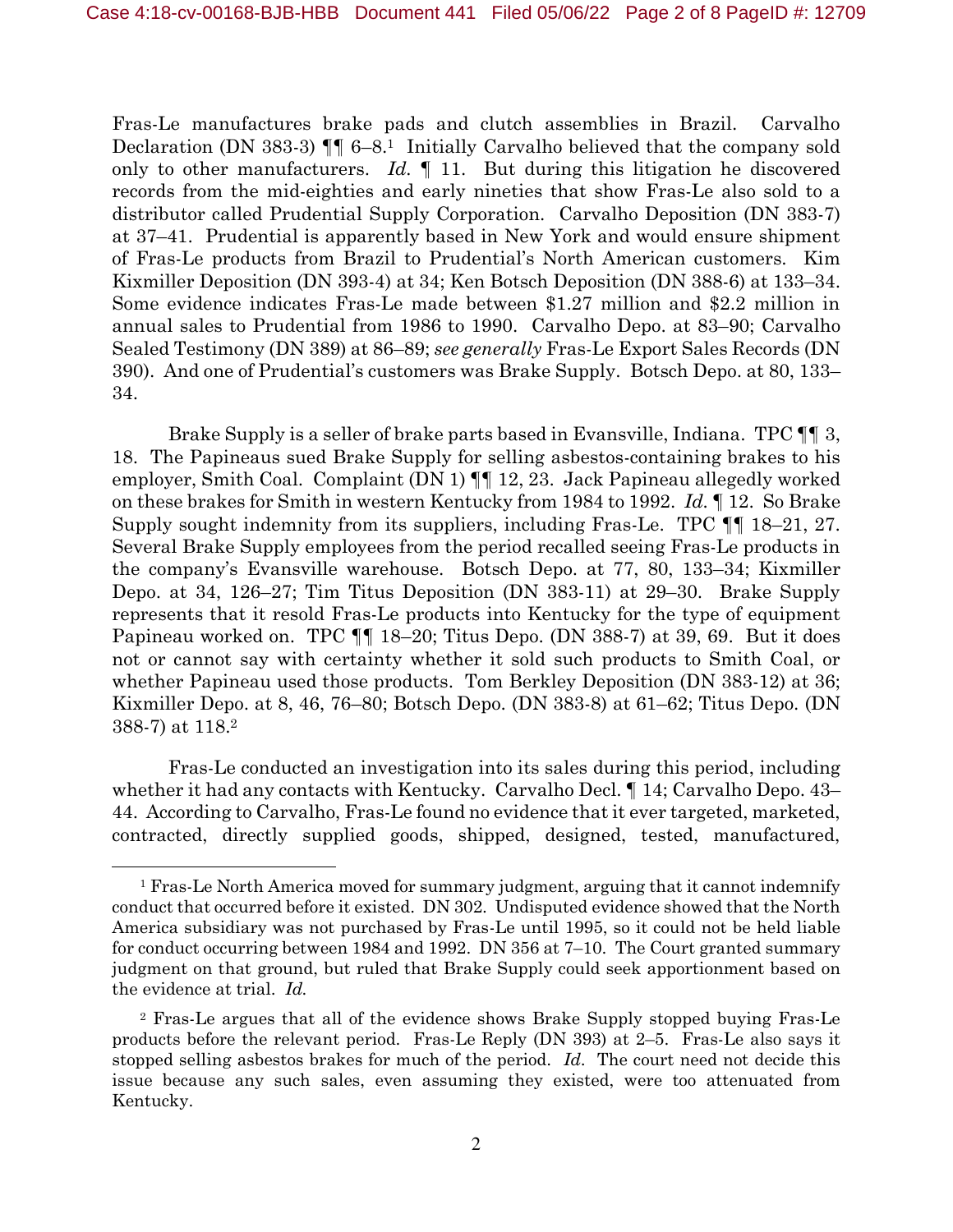purchased material from, derived revenue from, solicited or owned a business, owned property, or had an agent in Kentucky. Carvalho Decl. ¶¶ 11, 13, 15, 19–31, 35–49; Carvalho Depo. 31, 43–44, 47, 50, 80–82. Fras-Le also provided evidence that it lacked control over its products after they were initially sold. Carvalho Decl. ¶¶ 13– 15. And Fras-Le never had contact with Papineau nor his employer Smith Coal. *Id*.

Due to these limited contacts, Fras-Le moved to dismiss the third-party claims for a lack of personal jurisdiction. DN 383. For Brake Supply's part, it argues that Fras-Le sold products widely into Kentucky, earned substantial revenue from those sales, maintained contacts to Kentucky through Prudential and Brake Supply, and thereby subjected itself to personal jurisdiction in Kentucky. MTD Response (DN 388) at 6–12. This is incorrect.

## **II. This Court's Jurisdiction over Fras-Le**

In order for a federal court to assert personal jurisdiction over a defendant, the requirements of the "forum state's long-arm statute and the due process requirements of the Constitution must be met." *CompuServe, Inc. v. Patterson*, 89 F.3d 1257, 1262 (6th Cir. 1996) (quotation omitted). The plaintiff "bears the burden of establishing the existence of personal jurisdiction." *AlixPartners, LLP v. Brewington*, 836 F.3d 543, 548 (6th Cir. 2016). A federal court "may determine the motion on the basis of affidavits alone; or it may permit discovery in aid of the motion; or it may conduct an evidentiary hearing on the merits of the motion." *Serras v. First Tenn. Ban Ass'n*, 875 F.2d 1212, 1214 (6th Cir. 1989) (quotation omitted). Even if a court relies on the written submissions, "the plaintiff may not rest on his pleadings to answer the movant's affidavits, but must set forth, by affidavit or otherwise, ... specific facts" that, viewed in the light most favorable to the plaintiff, make out a prima facie case of jurisdiction. *Id*. (quotation omitted). This is not a high bar. But neither is it one Brake Supply can clear.

# **A. Kentucky's Long-Arm Statute**

Unlike most states, "Kentucky's long-arm statute is narrower in scope than the federal due process clause," so the Court will consider it first. *Cox v. Koninklijke Philips, N.V.*, 647 F. App'x 625, 628 (6th Cir. 2016) (citing *Caesars Riverboat Casino, LLC v. Beach*, 336 S.W.3d 51, 55–57 (Ky. 2011)). The statute permits a court to "exercise personal jurisdiction over a person who acts directly ... as to a claim arising from" several enumerated activities. KRS  $\S 454.210(2)(a)(1)$ –(9). Brake Supply relies only on a portion of subsection 4: it asserts that Fras-Le "regularly does or solicits business, or engages in any other persistent course of conduct, or derives substantial revenue from goods used or consumed or services rendered in this Commonwealth." *Id.* at  $(2)(a)(4)$ ; Response to MTD (DN 388) at 6–7, 9. Brake Supply's basic argument is that Fras-Le "sold *potentially* millions of dollars of product to Brake Supply *through Prudential over multiple decades*, a portion of which was during the Applicable Period," and that Prudential "directly shipped that product to Brake Supply in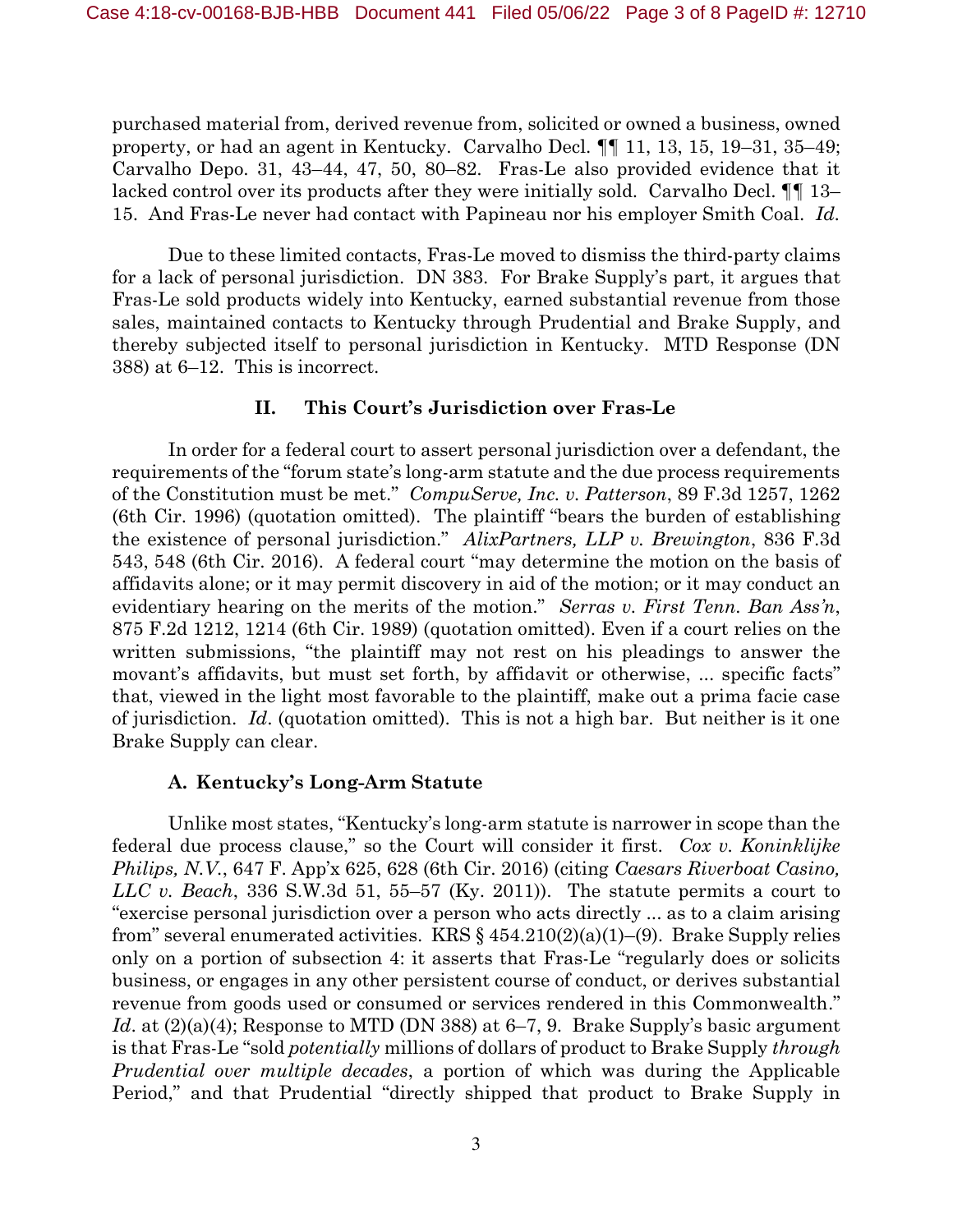*Evansville*." Response at 5 (emphas added). Once in Indiana, according to Brake Supply, the products "were resold to Brake Supply's customers, including commercial customers in the Illinois Basin[,] which encompassed western Kentucky coal territory" and could therefore include Papineau's employer Smith Coal. *Id*.

Notice that Brake Supply doesn't contend that Fras-Le ever directly did anything in Kentucky—even though the word "directly" is right there in the Kentucky long-arm statute. KRS  $\S$  454.210(2)(a). The connections between Fras-Le and Kentucky, moreover, are far too attenuated to conclude that Fras-Le engaged in a "persistent course of conduct, or derived substantial revenue from" Kentucky. *Id.*  $\S$  454.210(2)(a)(4). After all, at least two independent intermediaries separate Fras-Le and Kentucky. Everyone agrees that Fras-Le sold brakes to Prudential, a New York distributor, which would then sell and ship the brakes from Brazil. Carvalho Depo. at 37–41; Kixmiller Depo. at 32, 34; Botsch Depo. (DN 388-6) at 133–34. Fras-Le received its revenue from those initial sales to Prudential. Carvalho Decl. ¶¶ 13– 15. After that point, Fras-Le did not share in the revenue from any subsequent transactions by Prudential or anyone else. *Id.* Prudential would sell some of those brakes to Brake Supply, shipping the brakes directly from Brazil to Evansville, Indiana. Botsch Depo. (DN 388-6) at 77, 80, 133–34; Kixmiller Depo. at 34, 126–27.

Only after Brake Supply received the product in Indiana did it sell some over the Ohio River and into Kentucky. Titus Depo. (DN 388-7) at 39, 69. Brake Supply tries to blur this boundary, pointing out that the company's location is "just a few miles from the Kentucky-Indiana border." Response at 4. But state borders matter in law—especially the law of personal jurisdiction! The text of Kentucky's long-arm statute contains no across-the-river exception, and it's hardly obvious that companies situated near state lines would really want to be treated as at home on both sides of the boundary.

This case is nearly identical to *Holbrook v. Mazda Motor Corp.*, No. 6:17-cv-244, 2018 WL 1571905, at \*3 (E.D. Ky. Mar. 30, 2018). There the court found no evidence of "persistent conduct" or "substantial revenue" under the Kentucky longarm statute based on a Japanese manufacturer's car parts reaching Kentucky after an intermediary resold a substantial amount of those parts to another out-of-state company, which then sold into Kentucky. *Id.* The court relied on a declaration that the company never contracted, sold, marketed, or received any revenue in Kentucky. *Id*. So too here: Fras-Le's declaration states that the company never directly produced, sold, shipped, marketed, contacted, received revenue, or otherwise engaged with anyone in Kentucky. Carvalho Decl.  $\P\P$  11, 13, 15, 19-31, 35-49; Carvalho Depo. 80–82, 43–44, 31, 47, 50. Moreover, the declaration says Fras-Le never directed Prudential or Brake Supply to resell these brakes anywhere in particular—much less into Kentucky specifically—or that Fras Le got any portion of the revenue from those resales. Carvalho Decl. ¶¶ 12–15.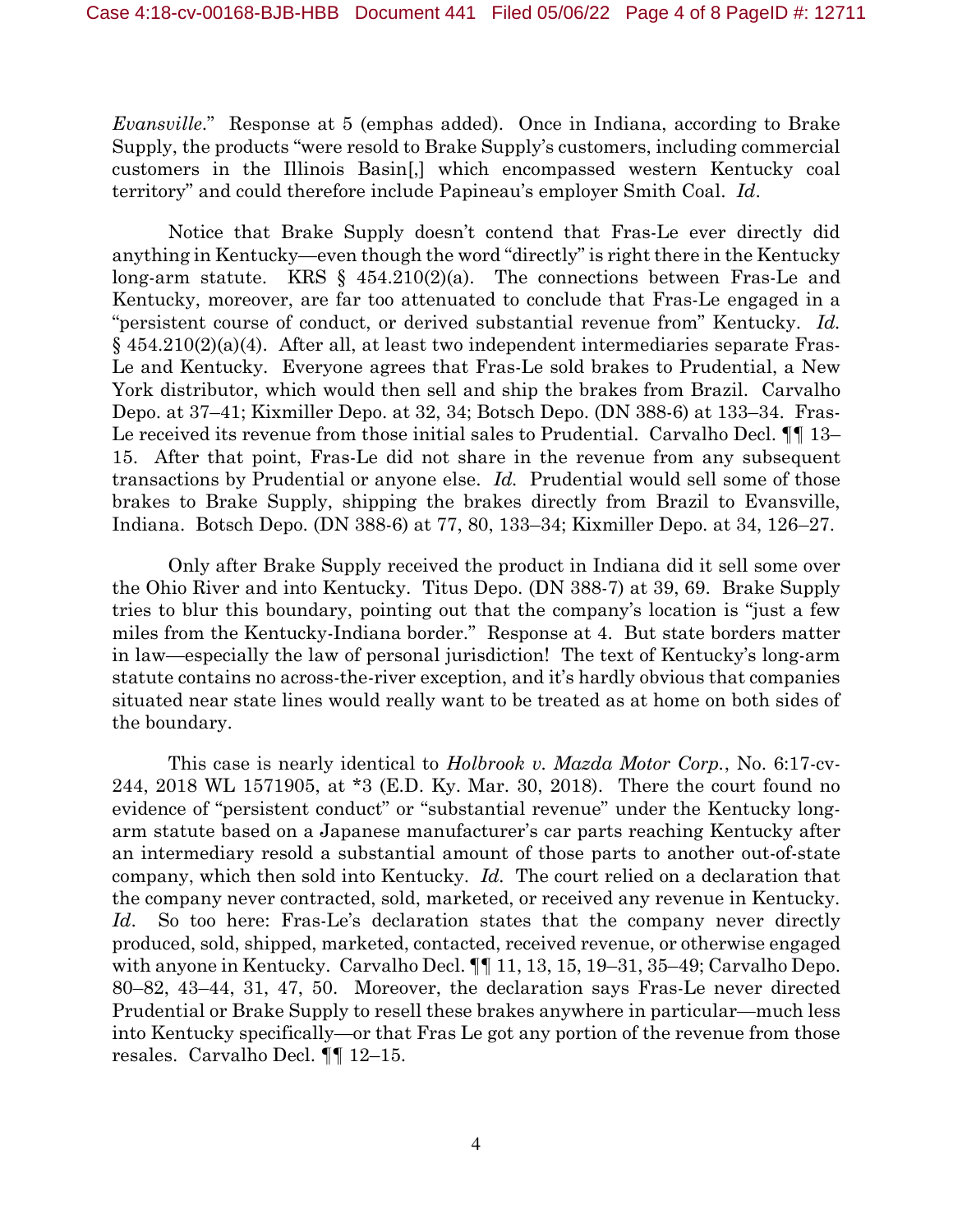To argue that jurisdiction must exist based on Fras-Le's commercial connections with Kentucky, Brake Supply points to *Finance Ventures v. King*, 131 F. Supp. 3d 677, 685 (W.D. Ky. 2015). There the court ruled that the defendant directed "a persistent course of conduct" at Kentucky because he created an interactive website that sought out individuals in Kentucky to seek arbitration in Kentucky for a refund from a Kentucky company. *Id*. On Brake Supply's reading, what mattered was the harm to the plaintiff in Kentucky, given that the site was made outside of Kentucky and most viewers were not from Kentucky. This is incorrect. The reasoning in *Finance Ventures* concerned whether the defendant caused a tortious injury within Kentucky. *Id*. The "more difficult question," according to the court, was whether the defendant met the prerequisites of KRS  $\S$  454.210(2)(a)(4): "regularly doing or soliciting business, or engaging in a persistent course of conduct." *Id.* The creation of a website to recruit others to join his arbitration against the plaintiff was insufficient. *Id*. Instead, the analysis turned on the defendant's conduct directed specifically at Kentucky: the defendant engaged with some commentors and directed viewers to "contact the Owensboro office of the FBI and Kentucky's Attorney General." *Id*. So the defendant was directly and consistently soliciting Kentucky residents to take actions in Kentucky. That's a far cry from this case, in which no evidence indicates Fras-Le contacted anyone in Kentucky for any purpose.3 Carvalho Decl. ¶¶ 11, 13, 15, 19–31, 35–49. Fras-Le merely sold brakes to an intermediary, which sold some of those brakes to Brake Supply, which then resold some of those brakes into Kentucky—all without Fras-Le's direction. *Id.* ¶¶ 12–15.

Only Brake Supply's unilateral sale at the end of this chain involves Kentucky at all. The independent Kentucky sales by one company, two steps removed from the defendant, is not enough to subject that defendant to personal jurisdiction in Kentucky. *See Holbrook*, 2018 WL 1571905, at \*3. To hold otherwise would massively expand the long-arm statute to include anyone involved in a product's life cycle from the manufacturer to the consumer.

#### **B. Due Process**

<sup>3</sup> Brake Supply also highlights *Eat More Wings, LLC v. Home Market Foods, Inc.*, 282 F. Supp. 3d 965, 967–68 (E.D. Ky. 2017), to argue the revenue here was substantial. But that case involved different parts of the statute and turned on the fact that Kroger asked for samples from and negotiated contracts with a Kentucky-based plaintiff regarding its product. *Id.* at 970. The court concluded Kroger caused tortious injuries in Kentucky by selling thousands of similar products into the state and generating \$200,000 in revenue. *Id*. Brake Supply infers, without any evidence, that Fras-Le likely received just as much revenue from Kentucky. But the issue here is the attenuation between Fras-Le and Kentucky, not the amount of revenue that flowed through the links in the stream of commerce between Kentucky and Fras-Le. So *Eat More Wings* is not particularly relevant. And unlike Fras-Le, Kroger directly made contacts and sold products in Kentucky.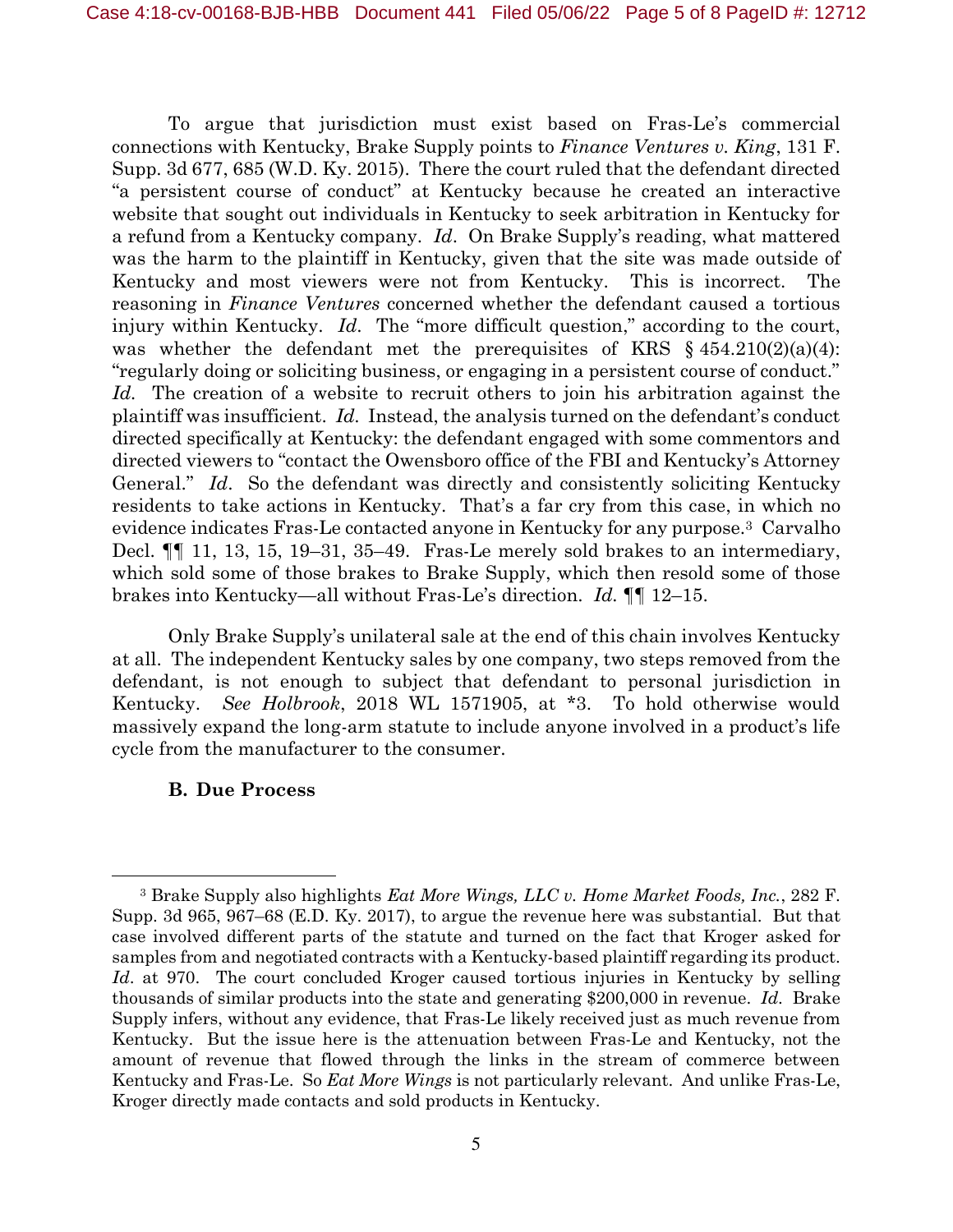Even if the long-arm statute allowed this Court to exercise jurisdiction over Fras-Le under Kentucky law, the federal Constitution would bar it. Due process requires "minimum contacts … with the forum State … such that [a defendant] should reasonably anticipate being haled into court there." *World-Wide Volkswagen Corp. v. Woodson*, 444 U.S. 286, 291, 297 (1980). The Due Process Clause allows for two types of personal jurisdiction: general and specific. *Goodyear Dunlop Tires Operations, S.A. v. Brown*, 564 U.S. 915, 919 (2011). Brake Supply argues only for specific jurisdiction. This requires a court to find "(1) purposeful availment of the privilege of acting in the forum state or causing a consequence in the forum state, (2) a cause of action … aris[ing] from activities in the state, and (3) a substantial enough connection with the forum state to make the exercise of jurisdiction over the defendant reasonable." *Schneider v. Hardesty*, 669 F.3d 693, 701 (6th Cir. 2012) (quotation omitted).

Purposeful availment ensures that defendants will not fall within the jurisdiction of a court because of "random, fortuitous, or attenuated contacts," or because of the "unilateral activity of another party or a third person." *Burger King Corp. v. Rudzewicz*, 471 U.S. 462, 475 (1985) (quotations omitted). Placing a "product into the stream of commerce, without more," is insufficient, even if it was foreseeable that the product would reach the forum state. *Bridgeport Music, Inc. v. Still N The Water Pub.*, 327 F.3d 472, 479 (6th Cir. 2003) (adopting and quoting the "stream of commerce plus theory" from *Asahi Metal Industry Company, Ltd. v. Superior Court*, 480 U.S. 102, 112 (1987) (O'Connor, J.) (plurality op.)); *see also J. McIntyre Mach., Ltd. v. Nicastro*, 564 U.S. 873, 882 (2011) (plurality op.) (foreseeability insufficient). On the other hand, the Supreme Court has recognized purposeful availment "where the contacts proximately result from actions by the defendant himself that create a 'substantial connection' with the forum State." *Burger King*, 471 U.S. at 475 (quotation omitted).

At best, the record indicates that two independent companies made unilateral decisions that resulted in some products being sold into Kentucky. This is insufficient to make out a prima facie case of purposeful availment. The Sixth Circuit has applied this test in a similar case and reached the same conclusion. The court of appeals held in *Bridgeport Music* that a music publisher did not purposefully avail itself of Tennessee's laws and protections because it was "merely aware" that its distributor was likely to target every state. 327 F.3d at 480–484. Another publisher, by contrast, *did* purposefully avail itself in the same state when it made the "deliberate decision" to ask the distributor to target each state. *Id.*; *see also Parker v. Winwood*, 938 F.3d 833, 840–41 (6th Cir. 2019) (no purposeful availment by musician based on *distributor's* targeting of forum state). So the unilateral actions of another party even for the benefit of a defendant—may not create minimum contacts for the party that receives the benefit. Only when that party takes affirmative action by deliberately directing those contacts, through the actions of another, does it meet the purposeful-availment threshold.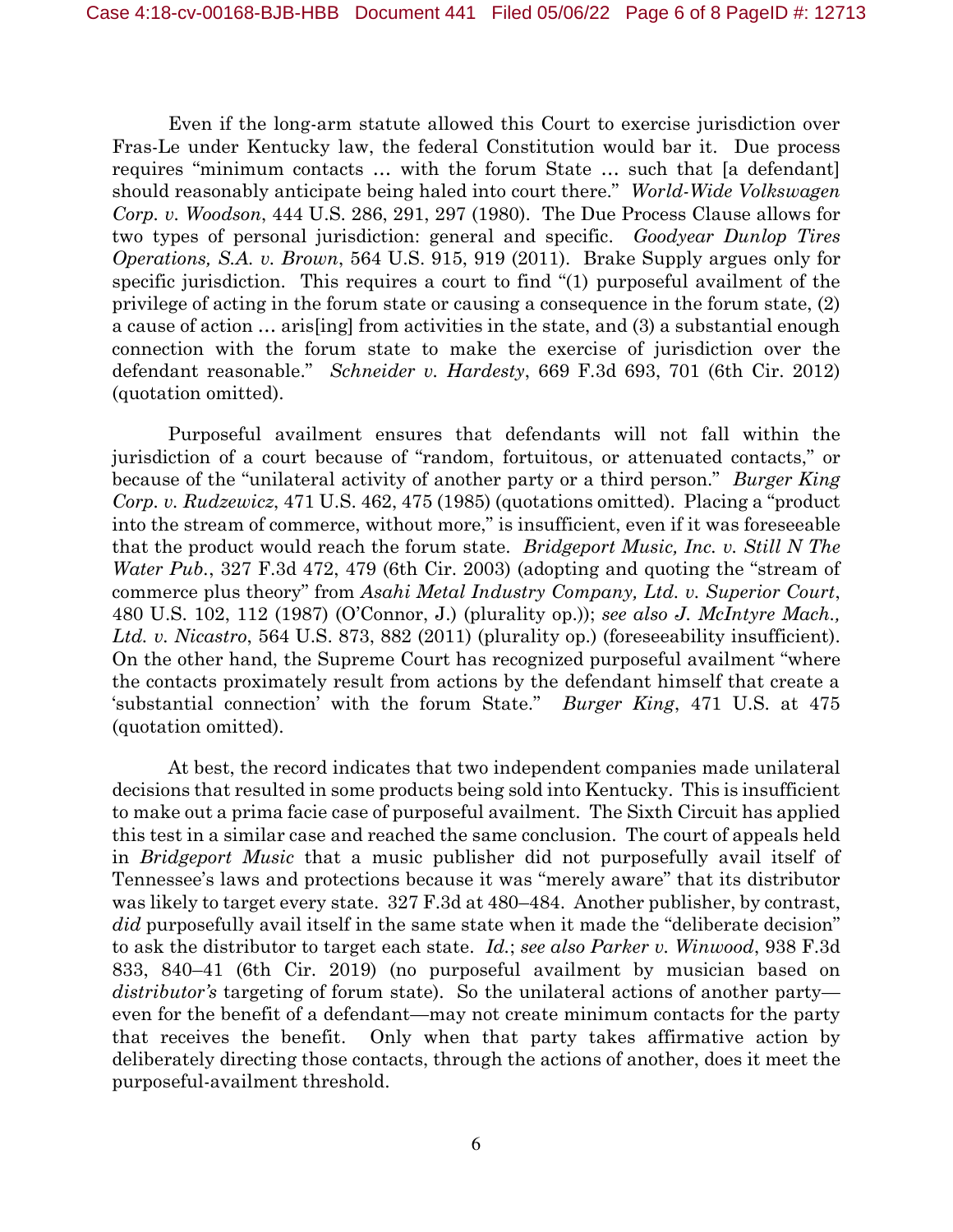Fras-Le manufactured its products in Brazil. Carvalho Decl. at ¶¶ 6–8. It sold some of those products to Prudential, a New York distributor, which resold and shipped a subset of the products to Brake Supply in Evansville, Indiana. Carvalho Depo. at 37–41; Kixmiller Depo. at 32, 34, 126–27; Botsch Depo. (DN 388-6) at 80, 133–34. Brake Supply then resold some of the product into Kentucky. Titus Depo. (DN 388-7) at 39, 69. At no point did Fras-Le produce, contract, market, distribute, engage with, derive revenue from, or sell directly to anyone in Kentucky. Carvalho Decl. ¶¶ 11, 13, 15, 19–31, 35–49; Carvalho Depo. 80–82, 43–44, 31, 47, 50. Nor does any evidence indicate that Fras-Le was even "aware" that its brakes were being sold into Kentucky, much less that it "deliberately" directed Prudential or Brake Supply to target Kentucky. *See Bridgeport*, 327 F.3d at 480–484; *Id*. ¶¶ 12–15. The "attenuated" chain Brake Supply uses to connect Fras-Le with Kentucky is premised on the "unilateral" actions of Prudential and itself. *Burger King*, 471 U.S. at 475. By definition, this is insufficient to show that Fras-Le purposefully availed itself of the benefits and protections of doing business in the Commonwealth.

Brake Supply resists this conclusion by pointing to the Supreme Court's ruling in *Ford Motor Co. v. Montana Eighth Judicial District Court*, --- U.S. ---, 141 S. Ct. 1017 (2021). Nothing in that decision bears on this case. *Ford* involved car accidents involving Ford vehicles in Montana and Minnesota. *Id*. at 1023. But the cars were designed, assembled, and initially sold elsewhere, only ending up in the relevant states after resales. *Id*. Ford conceded that it had purposefully availed itself of the laws and benefits of Montana and Minnesota by consistently selling and advertising the allegedly defective products in those states. *Id*. at 1026, 1028. According to Ford, however, "the needed link must be causal in nature," such that "[j]urisdiction attaches only if the defendant's forum conduct *gave rise* to the plaintiff 's claims." *Id*. at 1026 (internal quotation omitted). The Supreme Court disagreed, holding that personal jurisdiction does not require a "strict causal relationship between the defendant's in state activity and the litigation." *Id*. at 1026. Instead, a case can "relate to the defendant's contacts" without the causal connection Ford emphasized. *Id*. And Ford's pervasive contacts with the states related to the litigation because Ford advertised and serviced the vehicles in those states, so Ford couldn't escape jurisdiction based on the location of the plaintiffs' purchases. *Id*. at 1029. Unlike Ford, Fras-Le never marketed, serviced, or sold its products directly into Kentucky.4 Fras-Le has not conceded its contacts with Kentucky, given that its only connection comes from the

<sup>4</sup> Fras-Le also argues that the litigation didn't arise out of any contacts in Kentucky, the core issue in *Ford*. Because Brake Supply cannot show that Fras-Le purposefully availed itself of Kentucky, however, the Court does not reach this argument. Similarly, Fras-Le contends that haling a foreign company into court over conduct decades ago for an indemnity claim would violate "traditional notions of fair play and substantial justice," analogous to the reasoning set forth in *Asahi*, 480 U.S. at 113–114. Again, the Court needn't reach this argument.